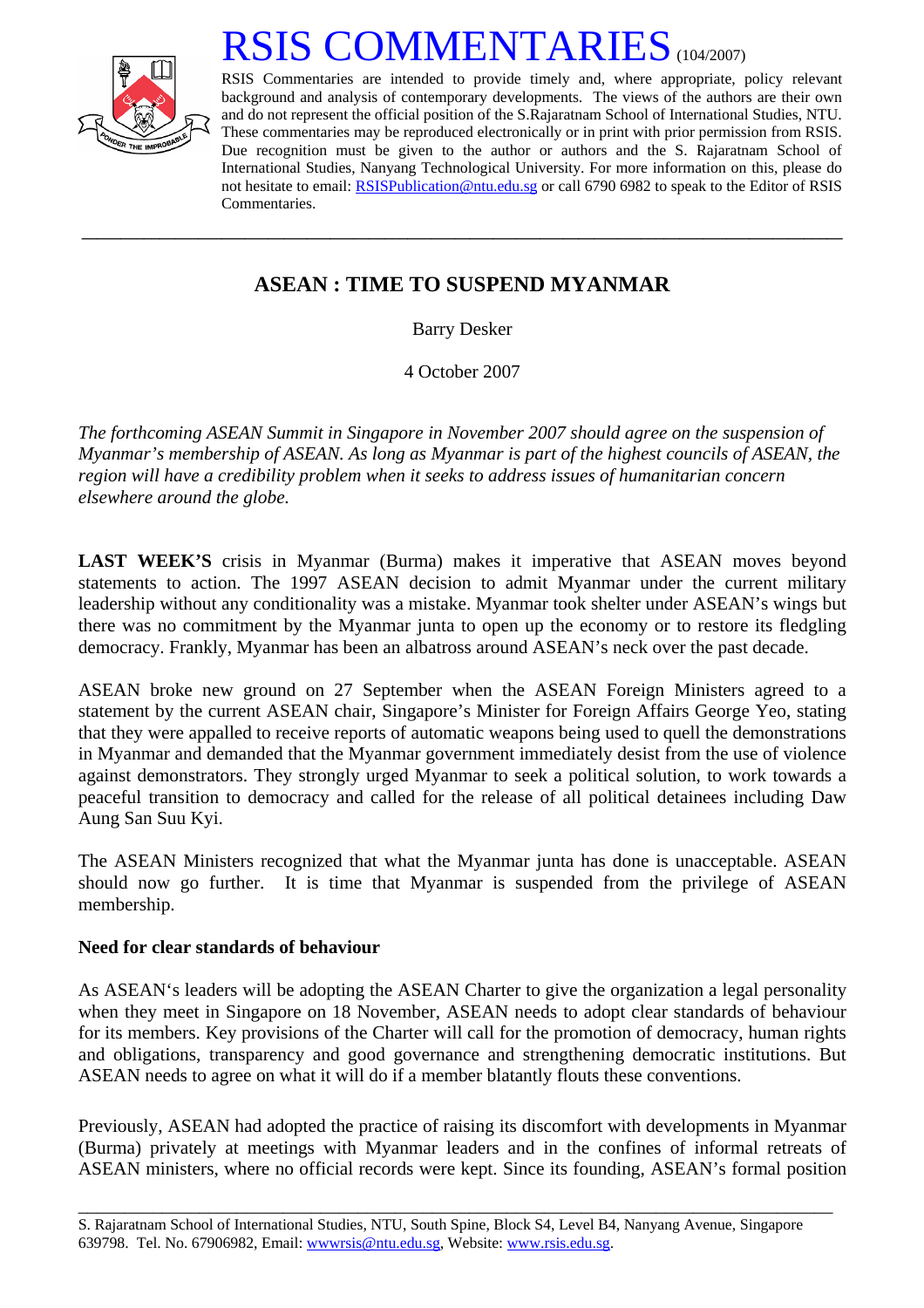was that every member had the right to lead its national existence free from external interference, subversion or coercion and non-interference in the internal affairs of one another. This principle of non-interference and non-intervention helped each ASEAN state to develop its own identity in the first years of ASEAN's existence.

The primary concern of each member from 1967 was that it should be allowed to forge its own postcolonial identity. Memories of Indonesia's Konfrontasi policy towards Malaysia and hostility to postindependence Singapore, the bitter Singapore separation from Malaysia, the Philippines claim to Sabah and Thai fears of spill-over from the conflicts in Indochina shaped ASEAN's handling of domestic developments in the region. An emphasis on developing mutual confidence, understanding the different perspectives of each member and creating an awareness of the regional environment and regional sensitivities marked inter-actions in the early years of ASEAN's evolution. In 1967, ASEAN leaders and policy makers were more attuned to the political environment of the former metropolitan countries and needed to become familiar with their neighbours.

This process of developing cohesion and the habit of cooperation received a sharp boost by the challenge posed by the Vietnamese invasion and occupation of Cambodia in December 1978. ASEAN's resolute response to the invasion and ability to build an international coalition opposed to the intervention marked a high point for the policy of non-interference. It meant supporting the genocidal Khmer Rouge regime in Cambodia but it led to international credibility and recognition for ASEAN as the only third world regional organization able to influence UN debates and shape the conflict negotiations process.

In 1967, a policy of non-interference and non-intervention also made sense to the post-colonial regimes in Southeast Asia as they were faced with domestic insurgencies by communist revolutionary movements assisted by Chinese support amidst China's own mayhem as it underwent the Cultural Revolution. As the ASEAN states sought improved ties with China after the historic Nixon visit to China in 1972, calls for an end to Chinese support for the communist parties of the region were coupled with the need to uphold the principles of non-interference and respect for the sovereignty of the states of the region.

## **Changed geopolitical realities**

Forty years later, geopolitical realities have changed. The end of the Cold War undermined the logic of the policy of non-intervention and non-interference. Doctrines of humanitarian intervention and 'the responsibility to protect' are increasingly the basis of decision making in the UN Security Council, especially as the impact of bloodshed and the consequences of riots, revolution and bombings are covered hour by hour on television screens and in widely circulated blogs and on the internet. In 1988, the scale of the much larger crackdown by the Myanmar military only became known several weeks later. Today, these images are transmitted instantaneously around the world by mobile phones and You Tube.

As long as Myanmar is part of the highest councils of ASEAN, the region will have a credibility problem when it seeks to address issues of humanitarian concern elsewhere around the globe. Not only is the junta a failure as far as ensuring Myanmar's economic development, it has failed to build a cohesive society or ensured a political transition from military rule. The pauperization of Myanmar is evident to anyone who travels through Myanmar.

At the same time, Myanmar does not play an effective role within ASEAN. When Malaysian Prime Minister Mahathir Mohamad succeeded in getting ASEAN approval for Myanmar's admission into ASEAN in 1997, it was believed that Myanmar's participation would lead to learning by example. As Myanmar interacted with ASEAN states, Myanmar would realize that outward looking policies, increased foreign investment and expanded trade, tourism and other exchanges would lead to Myanmar moving in the direction of a more open society increasingly integrated with the rest of Southeast Asia. These hopes were soon dashed. As the Singapore co-chair of the Singapore/Myanmar